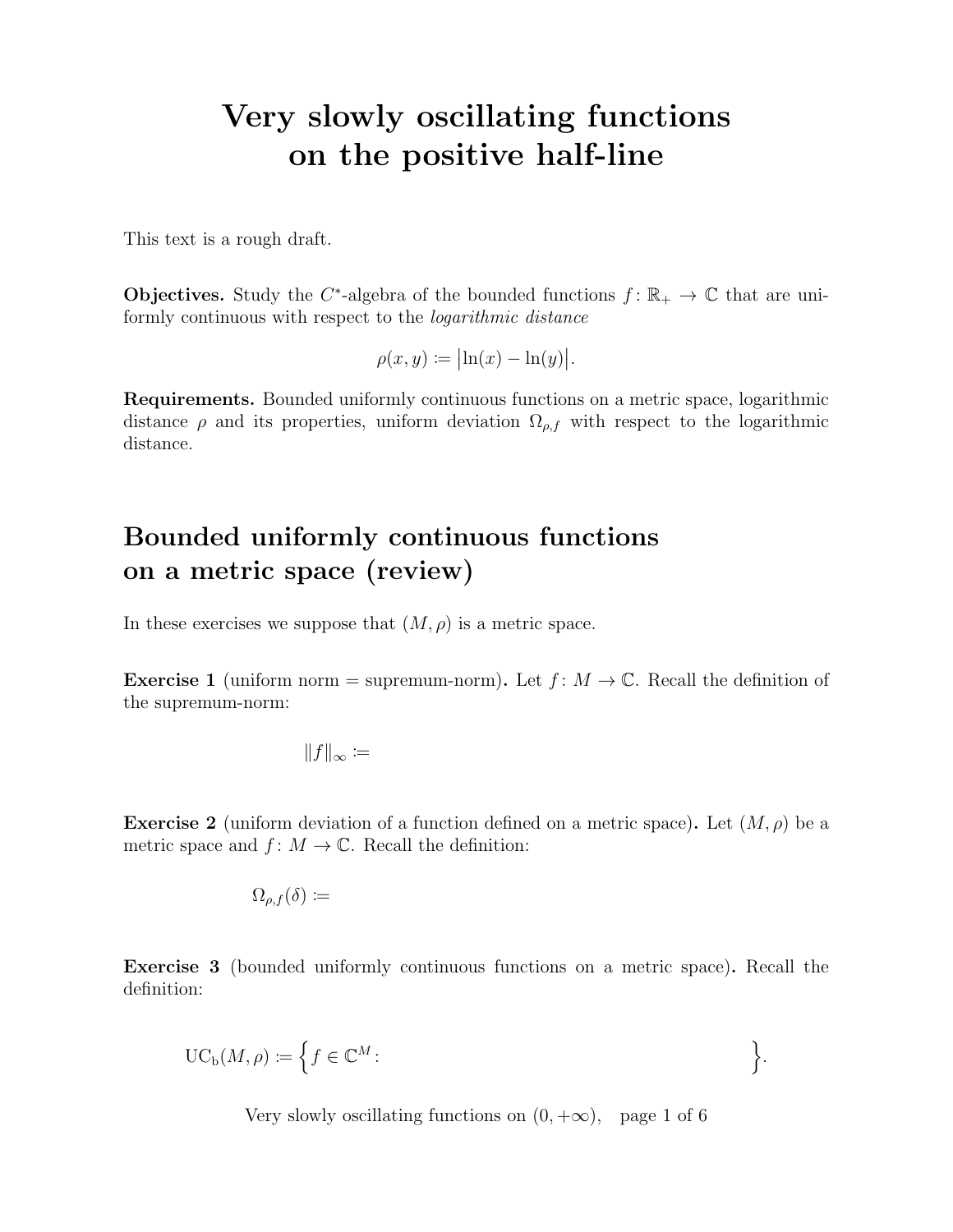**Exercise 4** (bounds for arithmetic operations). Let  $f, g \in \mathrm{UC}_{\mathrm{b}}(M, \rho)$  and  $\lambda \in \mathbb{C}$ . Recall identities or upper bounds for the supremum-norms and uniform deviations of the functions  $f + g$ ,  $\lambda f$ ,  $fg$  and  $\overline{f}$ :

| $  f+g  _{\infty} \leq$    | $\Omega_{\rho,f+g}(\delta) \leq$     |
|----------------------------|--------------------------------------|
| $\ \lambda f\ _{\infty} =$ | $\Omega_{\rho,\lambda f}(\delta) =$  |
| $  fg  _{\infty}$          | $\Omega_{\rho,fg}(\delta)$           |
| $  f  _{\infty}$           | $\Omega_{\rho,\overline{f}}(\delta)$ |

**Exercise 5.** Let  $f, g \colon M \to \mathbb{C}$  and  $\delta > 0$ . Write an upper bound for  $\Omega_{\rho,f}(\delta)$  in terms of  $\Omega_{\rho,g}(\delta)$  and  $||f - g||_{\infty}$ . That inequality can be used to prove that  $UC_b(M, \rho)$  is a closed subset of the set of all bounded functions  $M \to \mathbb{C}$ .

$$
\Omega_{\rho,f}(\delta) \leq
$$

**Exercise 6.** UC<sub>b</sub> $(M, \rho)$  has the following properties. Indicate with arrows logical relations between of them.

- 1) UC<sub>b</sub> $(M, \rho)$  is closed with respect to the linear operations.
- 2)  $\|\cdot\|_{\infty}$  is a norm.
- 3) UC<sub>b</sub> $(M, \rho)$  is a normed vector space.
- 4) UC<sub>b</sub>( $M$ ,  $\rho$ ) with the distance induced by the norm  $\|\cdot\|_{\infty}$  is a complete metric space.
- 5)  $UC_b(M, \rho)$  is a Banach space.
- 6) UC<sub>b</sub> $(M, \rho)$  is closed with respecto to the multiplication.
- 7)  $\|\cdot\|_{\infty}$  is submultiplicative.
- 8) The constant function 1 belongs to  $\mathrm{UC}_{\mathrm{b}}(M,\rho)$ , and  $||1||_{\infty} = 1$ .
- 9) UC<sub>b</sub> $(M, \rho)$  is a unital Banach algebra.
- 10) UC<sub>b</sub>( $M, \rho$ ) is closed with respect to the conjugation  $f \mapsto \overline{f}$ .

11) 
$$
\|\overline{f} f\|_{\infty} = \|f\|_{\infty}^2
$$
.

12) UC<sub>b</sub> $(M, \rho)$  is a C<sup>\*</sup>-algebra.

Very slowly oscillating functions on  $(0, +\infty)$ , page 2 of 6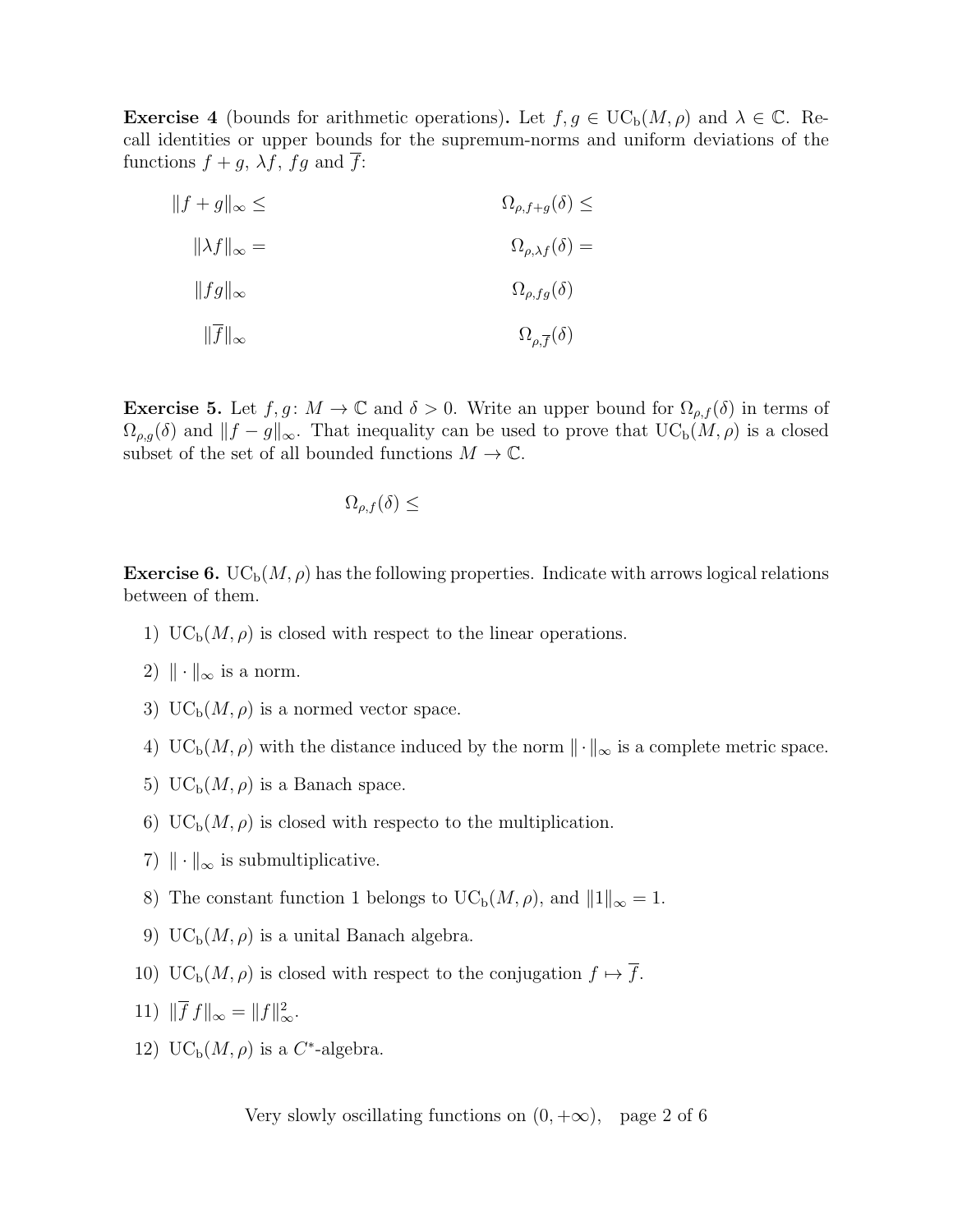# Logarithmic distance on the positive half-line (review)

Exercise 7 (logarithmic distance on the positive half-line). Recall the definition:

 $\rho(x,y) \coloneqq$ 

**Exercise 8.** Let  $x, y, z > 0$ . Simplify:

$$
\rho(zx, zy) =
$$

Exercise 9 ( $\delta$ -neighborhood of 1).

$$
\rho(x,1) < \delta \qquad \Longleftrightarrow \qquad
$$

Exercise 10 ( $\delta$ -neighborhood of x).

$$
\rho(x,y)<\delta\qquad\Longleftrightarrow\qquad\qquad\qquad\Longleftrightarrow\qquad
$$

Exercise 11.

$$
\rho(x,1) \le \delta \qquad \Longleftrightarrow \qquad
$$

Exercise 12.

$$
\rho(x,y) \le \delta \qquad \Longleftrightarrow \qquad \qquad \underbrace{\qquad \qquad }_{?} \le y \le \underbrace{\qquad \qquad }_{?}
$$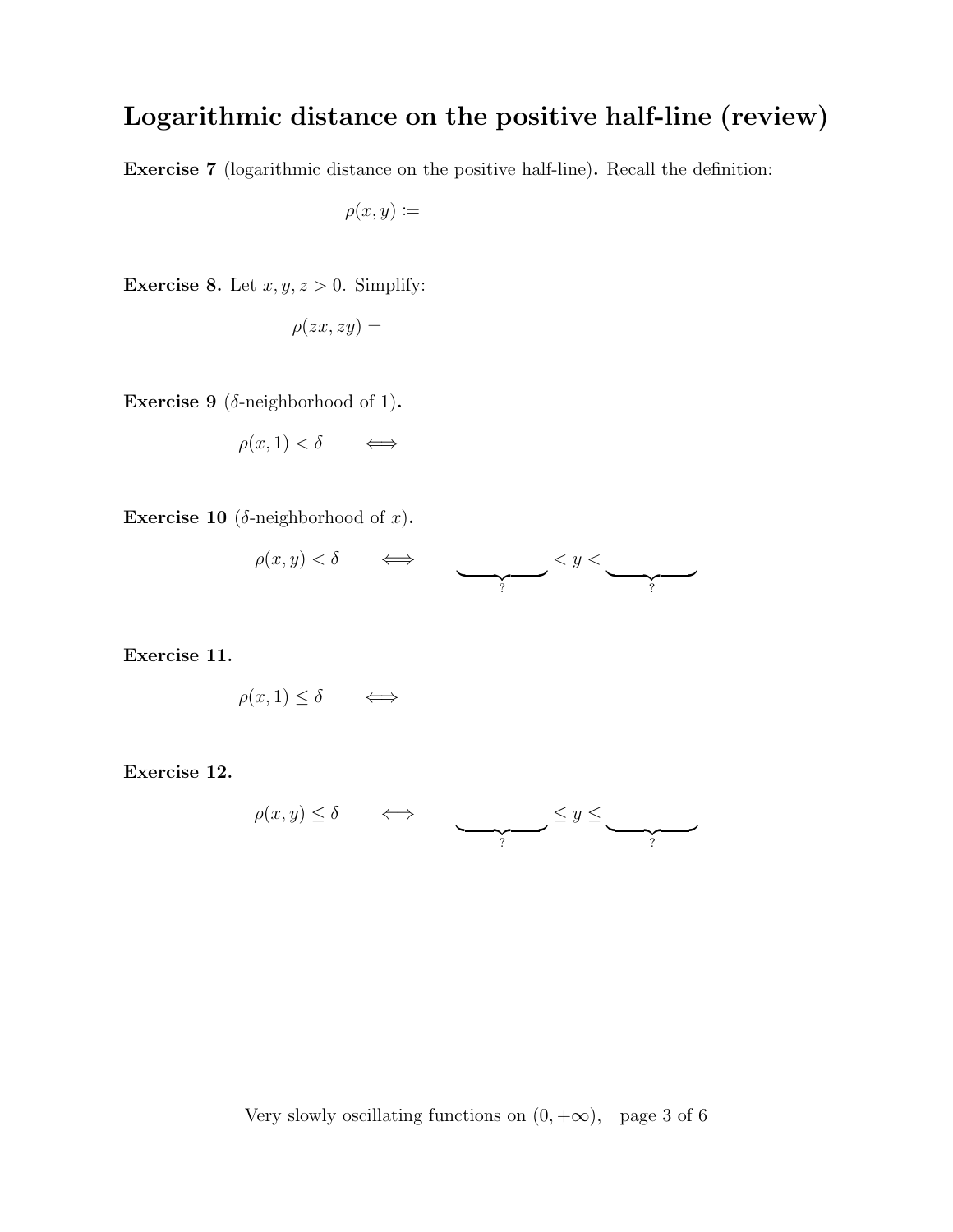### Uniform deviation of functions with respect to the logarithmic distance (review)

**Exercise 13.** Using the result of the Exercise 12 write  $\Omega_{\rho,f}(\delta)$  as a double supremum:



**Exercise 14.** Write  $\Omega_{\rho,f}(\delta)$  in terms of the quotient  $y/x$ :



**Definition 1** (standard δ-deviation of a function f near a point x). Let  $f: \mathbb{R}_+ \to \mathbb{C}$  and  $\delta > 0$ . The  $\Omega_{d,f,x}(\delta)$  is defined by

$$
\Omega_{d,f,x}(\delta) := \sup\{|f(x) - f(y)|: d(x,y) \le \delta\}.
$$

Exercise 15. Let  $f: \mathbb{R}_+ \to \mathbb{C}$ ,  $\delta > 0$  and  $x > 0$ . Compare  $\Omega_{d,f,x}(\delta)$  with  $\Omega_{\rho,f}(\delta)$ .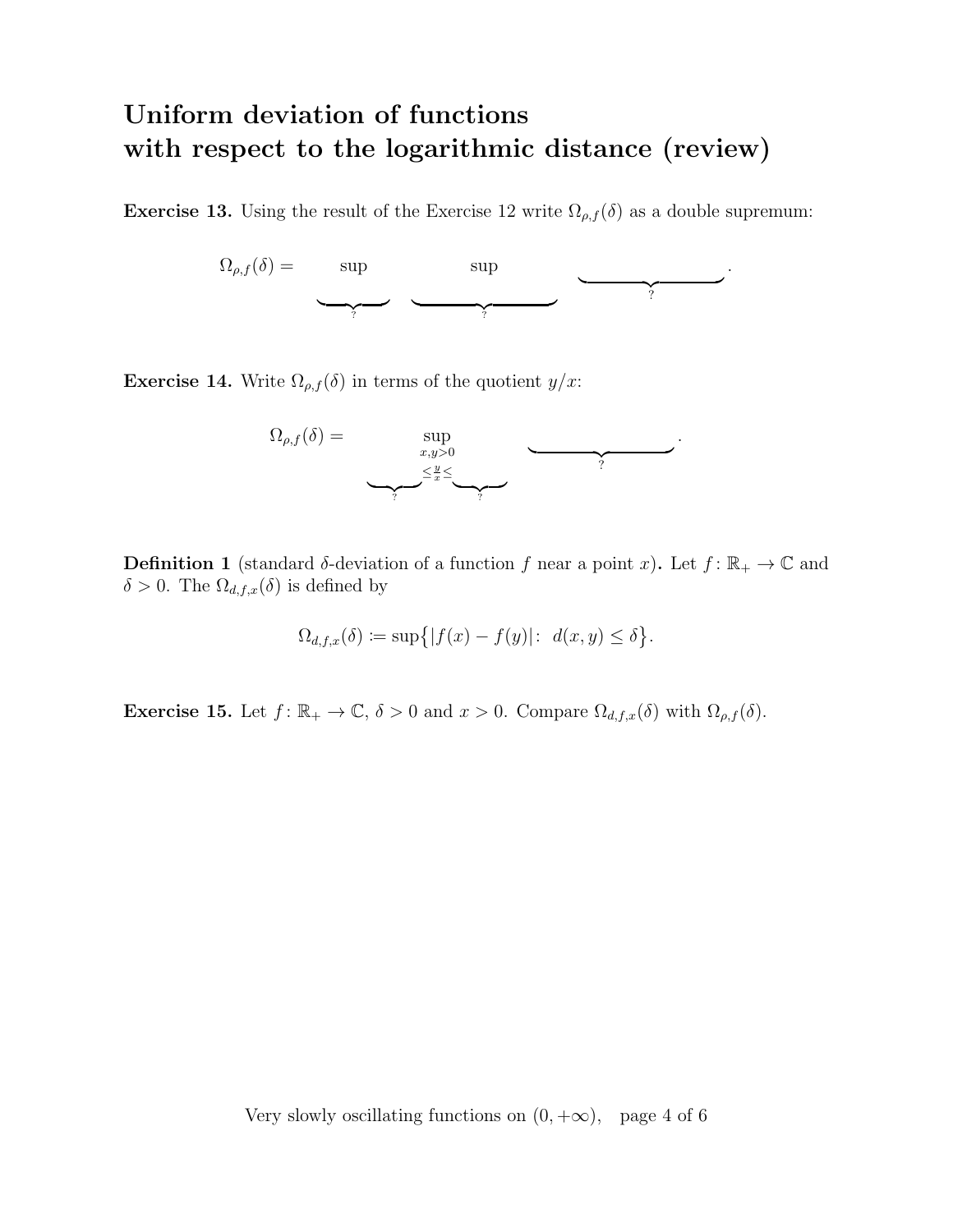### Definition of very slowly oscillating function

Exercise 16. Prove that

$$
\mathrm{UC}_{\mathrm{b}}(\mathbb{R}_+,\rho)=\big\{g\circ\exp\colon\ g\in\mathrm{UC}_{\mathrm{b}}(\mathbb{R},d)\big\}.
$$

**Definition 2** (very slowly oscillating functions). Denote by  $VSO(\mathbb{R}_{+})$  the following set:

$$
\mathrm{VSO}(\mathbb{R}_+):=\mathrm{UC}_b(\mathbb{R}_+,\rho)=\big\{g\circ\exp\colon\ g\in\mathrm{UC}_b(\mathbb{R},d)\big\}.
$$

**Exercise 17.** Prove that  $\text{VSO}(\mathbb{R}_+)$  is a subset of  $C_b(\mathbb{R}_+)$ .

#### Examples

**Exercise 18.** Determine whether  $f \in \text{VSO}(\mathbb{R}_+)$ , where

$$
f: \mathbb{R}_+ \to \mathbb{C}, \qquad f(x) \coloneqq \cos(\ln(x)).
$$

**Exercise 19.** Determine whether  $f \in \text{VSO}(\mathbb{R}_+)$ , where

$$
f: \mathbb{R}_+ \to \mathbb{C}, \qquad f(x) \coloneqq \cos(\sqrt{x}).
$$